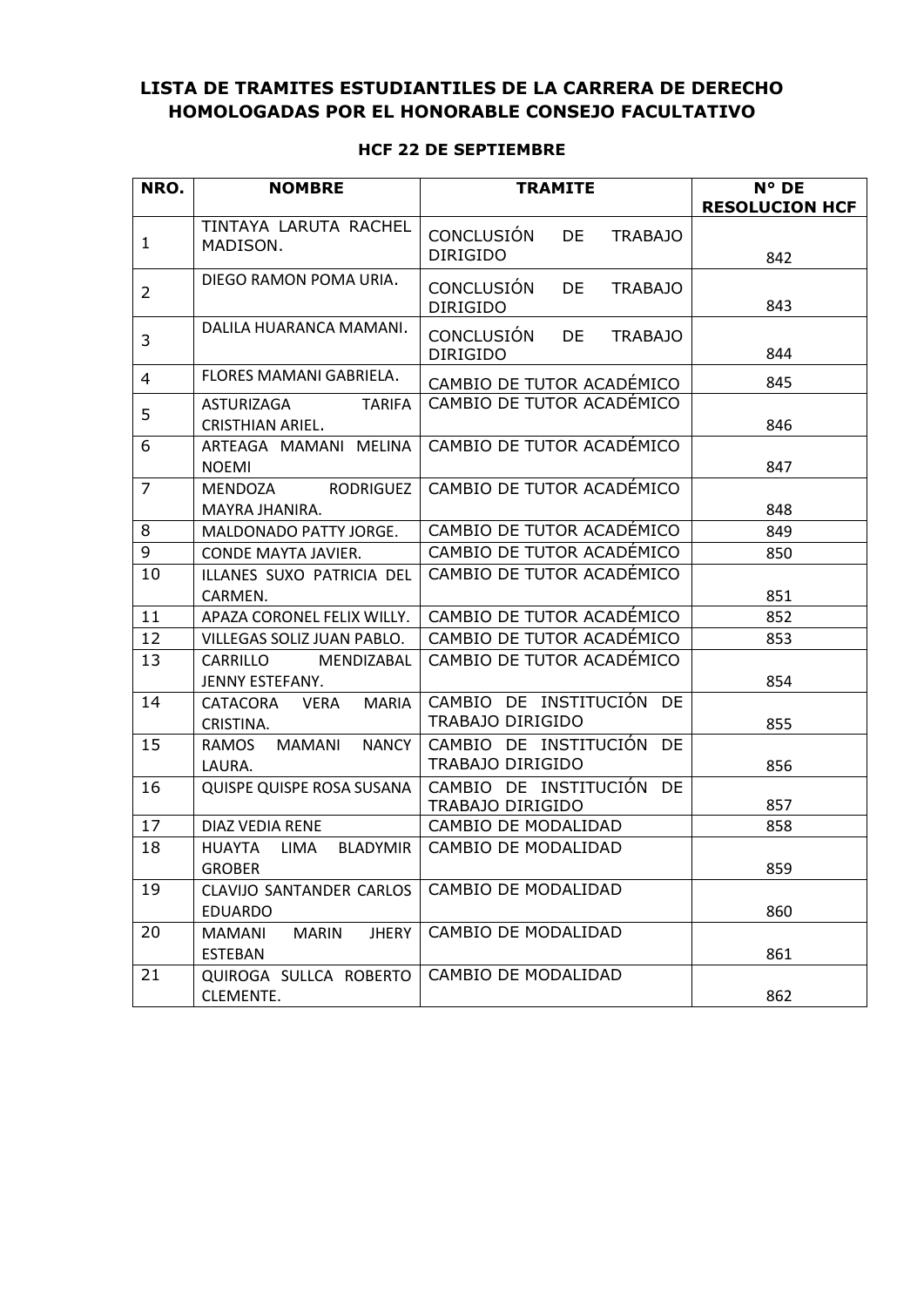## **HCF 13 DE OCTUBRE**

| NRO.           | <b>NOMBRE</b>                                                | <b>TRAMITE</b>                                   | N° DE                 |
|----------------|--------------------------------------------------------------|--------------------------------------------------|-----------------------|
|                | ANTEZANA ASTURIZAGA ANA                                      | DESIGNACION<br><b>DE</b><br><b>TRABAJO</b>       | <b>RESOLUCION HCF</b> |
| $\mathbf{1}$   | <b>PAULA</b>                                                 | <b>DIRIGIDO</b>                                  | 944                   |
|                | <b>QUISPE</b><br>COARITE<br><b>JHONNY</b>                    | DESIGNACION DE TRABAJO                           |                       |
| $\overline{2}$ | JOSE LUIS.                                                   | <b>DIRIGIDO</b>                                  | 945                   |
| 3              | BALBOA MATIENZO SILVIA.                                      | DESIGNACION DE TRABAJO<br><b>DIRIGIDO</b>        | 946                   |
| 4              | CHURATA YUJRA ALFREDO.                                       | <b>DESIGNACION DE TRABAJO</b><br><b>DIRIGIDO</b> | 947                   |
| 5              | MAMANI BLANCO JHONNY.                                        | DESIGNACION DE TRABAJO<br><b>DIRIGIDO</b>        | 948                   |
| 6              | LAURA ALCON JORGE LUIS.                                      | DESIGNACION DE TRABAJO<br><b>DIRIGIDO</b>        | 949                   |
| $\overline{7}$ | LARUTA HILARI ADOLFO.                                        | DESIGNACION DE TRABAJO<br><b>DIRIGIDO</b>        | 950                   |
| 8              | GARCIA<br>RAMIREZ ANAHI<br>YALILE.                           | DESIGNACION DE TRABAJO<br><b>DIRIGIDO</b>        | 951                   |
| 9              | AGUILAR MAMANI BRAYAN<br>FABIO.                              | DESIGNACION DE TRABAJO<br><b>DIRIGIDO</b>        | 952                   |
| 10             | CONDORI HUANCA MIRIAM.                                       | <b>DESIGNACION DE TRABAJO</b><br><b>DIRIGIDO</b> | 953                   |
| 11             | CALIZAYA ARGANI ROXANA<br>MELISA.                            | DESIGNACION DE TRABAJO<br><b>DIRIGIDO</b>        | 954                   |
| 12             | SILVA CALLE GRISEL CARLA.                                    | DESIGNACION DE TRABAJO<br><b>DIRIGIDO</b>        | 955                   |
| 13             | <b>MORALES</b><br>PACHECO<br>JUAN<br>CARLOS.                 | DESIGNACION DE TRABAJO<br><b>DIRIGIDO</b>        | 956                   |
| 14             | MARIN<br><b>JHERY</b><br>MAMANI<br>ESTEBAN.                  | DESIGNACION DE TRABAJO<br><b>DIRIGIDO</b>        | 957                   |
| 15             | JEMIO PRIETO JULIO JORGE.                                    | <b>DESIGNACION DE TRABAJO</b><br><b>DIRIGIDO</b> | 958                   |
| 16             | <b>CANDIA</b><br>MAYTA<br><b>PEDRO</b><br>FREDDY.            | DESIGNACION DE TRABAJO<br><b>DIRIGIDO</b>        | 959                   |
| 17             | <b>CHAMBI</b><br><b>SILVESTRE</b><br>KATHERINE ROCIO.        | <b>DESIGNACION DE TRABAJO</b><br><b>DIRIGIDO</b> | 960                   |
| 18             | TORRICO NINA MARY ISABEL.                                    | DESIGNACION DE TRABAJO<br><b>DIRIGIDO</b>        | 961                   |
| 19             | ALIAGA RIOS ARIES RUBI.                                      | DESIGNACION DE TRABAJO<br><b>DIRIGIDO</b>        | 962                   |
| 20             | CHINAHUANCA TOLA HIBER<br>ALVARO.                            | DESIGNACION DE TRABAJO<br><b>DIRIGIDO</b>        | 963                   |
| 21             | PAREDES MAMANI EVER.                                         | DESIGNACION DE TRABAJO<br><b>DIRIGIDO</b>        | 964                   |
| 22             | CALLE CUYUÑA NELSON ERIC.                                    | DESIGNACION DE TRABAJO<br><b>DIRIGIDO</b>        | 965                   |
| 23             | <b>PACHECO</b><br><b>MAYTA</b><br><b>KAREN</b><br>ALEXANDRA. | DESIGNACION DE TRABAJO<br><b>DIRIGIDO</b>        | 966                   |
| 24             | <b>CHAVEZ</b><br><b>TICONA</b><br>CARLA<br>DENISSE.          | DESIGNACION DE TRABAJO<br><b>DIRIGIDO</b>        | 967                   |
| 25             | DAVILA<br>BARRENECHEA<br>PATRICK MANUEL.                     | DESIGNACION DE TRABAJO<br><b>DIRIGIDO</b>        | 968                   |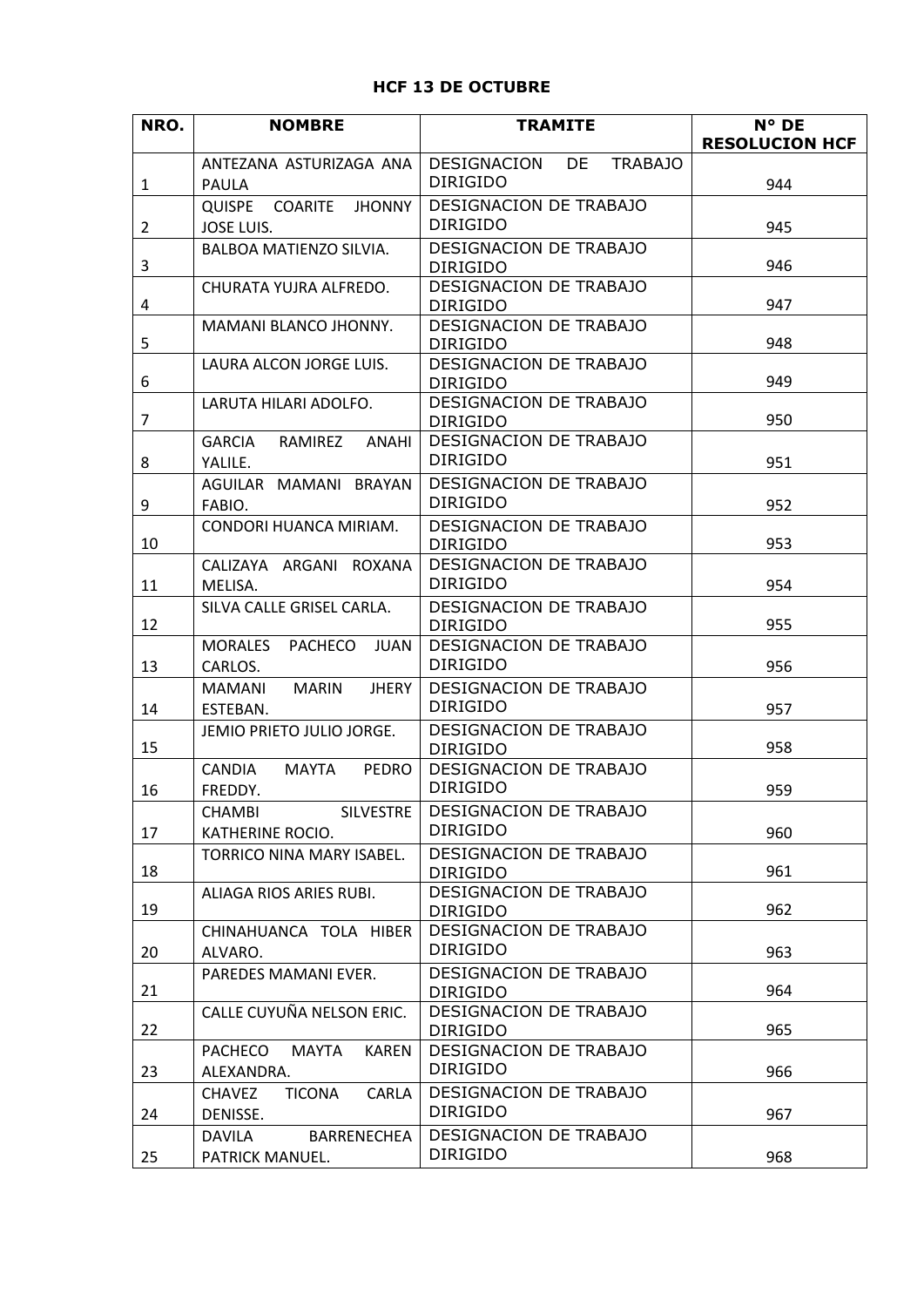| 26 | MURIEL TERAN IVETTE.                                        | DESIGNACION DE TRABAJO<br><b>DIRIGIDO</b>                    | 969 |
|----|-------------------------------------------------------------|--------------------------------------------------------------|-----|
| 27 | <b>CASTRO LAURA LEIDY.</b>                                  | <b>DESIGNACION DE TRABAJO</b><br><b>DIRIGIDO</b>             | 970 |
| 28 | REVICH YEPEZ CRISTHIAN.                                     | DESIGNACION DE TRABAJO<br><b>DIRIGIDO</b>                    | 971 |
| 29 | MAMANI<br>ROJAS<br><b>NAYRA</b><br>ISABEL.                  | DESIGNACION DE TRABAJO<br><b>DIRIGIDO</b>                    | 972 |
| 30 | <b>MINERVA</b><br>MAMANI<br>KELCA<br>MERY.                  | DESIGNACION DE TRABAJO<br><b>DIRIGIDO</b>                    | 973 |
| 31 | ARIAS LARUTA YESSICA.                                       | <b>DESIGNACION DE TRABAJO</b><br><b>DIRIGIDO</b>             | 974 |
| 32 | PEREZ<br>CARRILLO<br><b>NATALY</b><br>VIANCKA.              | DESIGNACION DE TRABAJO<br><b>DIRIGIDO</b>                    | 975 |
| 33 | <b>MOLINA</b><br><b>DAVID</b><br>PERALTA<br>ROLANDO.        | DESIGNACION DE TRABAJO<br><b>DIRIGIDO</b>                    | 976 |
| 34 | VALERO<br><b>TARQUI</b><br><b>MARIA</b><br>EUGENIA.         | DESIGNACION DE TRABAJO<br><b>DIRIGIDO</b>                    | 977 |
| 35 | QUISBERT VILLEGAS KAREN<br>ODET.                            | <b>DESIGNACION DE TRABAJO</b><br><b>DIRIGIDO</b>             | 978 |
| 36 | <b>ALBERTO</b><br><b>POCORI</b><br><b>LUIS</b><br>FERNANDO. | DESIGNACION DE TRABAJO<br><b>DIRIGIDO</b>                    | 979 |
| 37 | <b>VARGAS KUNO RONY.</b>                                    | DESIGNACION DE TRABAJO<br><b>DIRIGIDO</b>                    | 980 |
| 38 | <b>HUANCA</b><br>DAPARA<br><b>KAREN</b><br>ESTHER.          | DESIGNACION DE TRABAJO<br><b>DIRIGIDO</b>                    | 981 |
| 39 | APAZA HUMEREZ CRISTOPHER<br>JHIMO.                          | DESIGNACION DE TRABAJO<br><b>DIRIGIDO</b>                    | 982 |
| 40 | <b>TARQUI</b><br>CHOQUEHUANCA<br>LUZMAR FELICIDAD.          | DESIGNACION DE TRABAJO<br><b>DIRIGIDO</b>                    | 983 |
| 41 | TOLEDO AVERANGA<br>ROLANDO VICTOR.                          | DESIGNACION DE TRABAJO<br><b>DIRIGIDO</b>                    | 984 |
| 42 | TOTORA POZO FAVIO JAVIER.                                   | DESIGNACION DE TRABAJO<br><b>DIRIGIDO</b>                    | 985 |
| 43 | VELASCO<br><b>SHIRLEY</b><br><b>CORTEZ</b><br>LAURA.        | DESIGNACION DE TRABAJO<br><b>DIRIGIDO</b>                    | 986 |
| 44 | SOTO<br><b>VERA</b><br><b>MALENA</b><br>GABRIELA.           | DESIGNACION DE TRABAJO<br>DIRIGIDO                           | 987 |
| 45 | <b>HUANCA</b><br>TARQUINO JAHEL<br>ABIGAIL.                 | <b>DESIGNACION DE TRABAJO</b><br><b>DIRIGIDO</b>             | 988 |
| 46 | SANCHEZ<br><b>MEDINA</b><br><b>JAEL</b><br>JUDITH.          | DESIGNACION DE TRABAJO<br><b>DIRIGIDO</b>                    | 989 |
| 47 | FERNANDEZ<br><b>TUCUMANI</b><br>DEYVIS RONALD.              | DESIGNACION DE TRABAJO<br><b>DIRIGIDO</b>                    | 990 |
| 48 | CALLE MERMA ABNER HENRY.                                    | DESIGNACION DE TRABAJO<br><b>DIRIGIDO</b>                    | 991 |
| 49 | FLORES MAMANI DANITZA.                                      | DESIGNACION DE TRABAJO<br><b>DIRIGIDO</b>                    | 992 |
| 50 | <b>AGUILAR</b><br>ANA<br>ABALOS<br>JACQUELINE.              | DESIGNACION DE TRABAJO<br><b>DIRIGIDO</b>                    | 993 |
| 51 | <b>DANIEL</b><br>ARANIBAR<br><b>ULLOA</b><br>ANGEL.         | CONCLUSION<br>DE<br><b>TRABAJO</b><br>DIRIGIDO               | 994 |
| 52 | <b>PLATA</b><br><b>HENRY</b><br>MAMANI<br>CARLOS.           | <b>CONCLUSION</b><br>DE<br><b>TRABAJO</b><br><b>DIRIGIDO</b> | 995 |